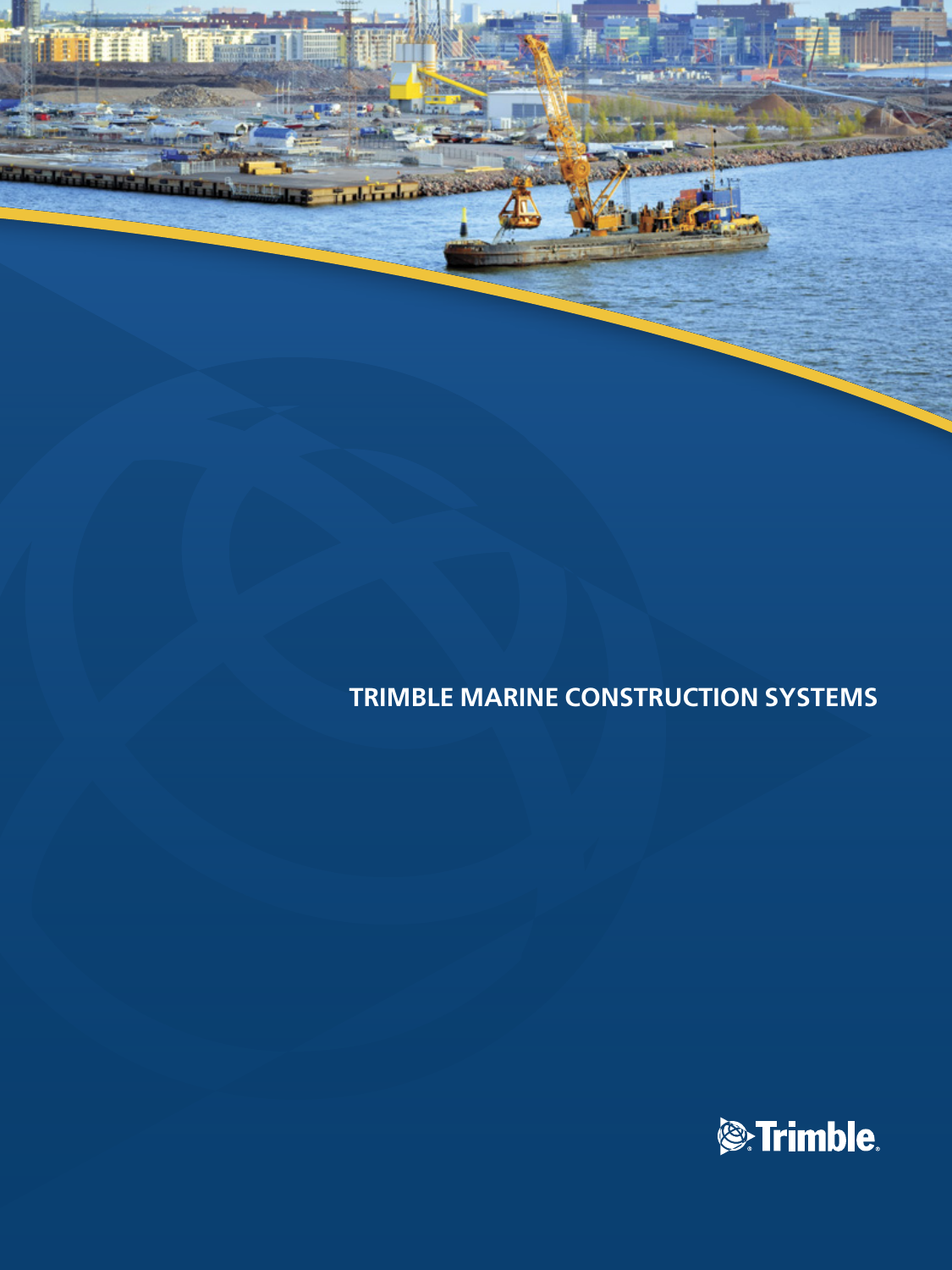# A COMPLETE SOLUTION FOR MARINE CONSTRUCTION

Trimble<sup>®</sup> Site Positioning Systems GNSS receivers and antennas are advanced positioning systems developed by the leader in GNSS technology for marine solutions. Trimble offers flexible, high-performance positioning systems to meet your unique marine construction needs on both simple and complex projects. Our solutions include both hardware and software, and can be easily integrated into third-party systems.



*Trimble marine GNSS receivers and antennas offer cost-effective solutions for permanent or temporary installations. Shown here: SPS356 GNSS Beacon Receiver.*

*Trimble Site Positioning Systems optimally partner with Trimble HYDROpro™ marine software. Trimble HYDROpro features dedicated configurations for specific applications, as well as for single beam hydrographic surveys and environmental data collection and processing.*

*The advanced, extremely rugged Trimble Site Tablet works with HYDROpro software, a GNSS receiver, and other sensors to provide an efficient, highly portable marine positioning solution for a wide range of applications. For shore-based work, the Trimble Site Tablet also runs Trimble SCS900 Site Controller Software for measurement and stakeout operations.*

# RAPID DEPLOYMENT, EASY INTEGRATION

#### JUST ONE RECEIVER FOR FAST INSTALLATION

Perhaps your business requires a permanently installed GNSS heading and positioning solution. Or do changing application needs demand a flexible system that can be quickly deployed to different vessels?

Trimble offers a range of receivers offering cost-effective solutions for permanent or temporary installations.

#### EASY INTEGRATION WITH OTHER SYSTEMS

Trimble Site Positioning Systems receivers share a common interface and accessories. Each receiver integrates seamlessly with other Trimble systems so you can reuse data and accessories across multiple applications. Users who are familiar with one Trimble system require minimal training and can quickly begin working with new receivers.

# HIGH-PRECISION HEADING…FAST

#### DUAL L1/L2 ANTENNAS: KEY TO PRECISION, FLEXIBILITY

The Trimble SPS361 and SPS461DGPS Heading Receivers with MSK Beacon are modular, dual-frequency solutions employing separate plug-in dual-frequency antennas. This antenna configuration offers significant benefits over single-frequency and fixed baseline systems:

- More precise GNSS heading—flexible antenna separation enables users to maximize precision.
- Dual-frequency ensures faster initialization and re-acquisition of satellites.



# EASILY DETERMINE THE POSITION OF OTHER SENSORS ON A VESSEL

#### ONE SYSTEM DELIVERS POSITION, HEADING, AND ATTITUDE

The dual antennas of the Trimble SPS361/SPS461 provide vessel position, heading, and pitch or roll. So just one cost-effective system is needed. You can then use Trimble HYDROpro software in combination with the receiver data and other sensors, for example, an echosounder, to determine real-time position, heading, and precise elevation of the target surface.

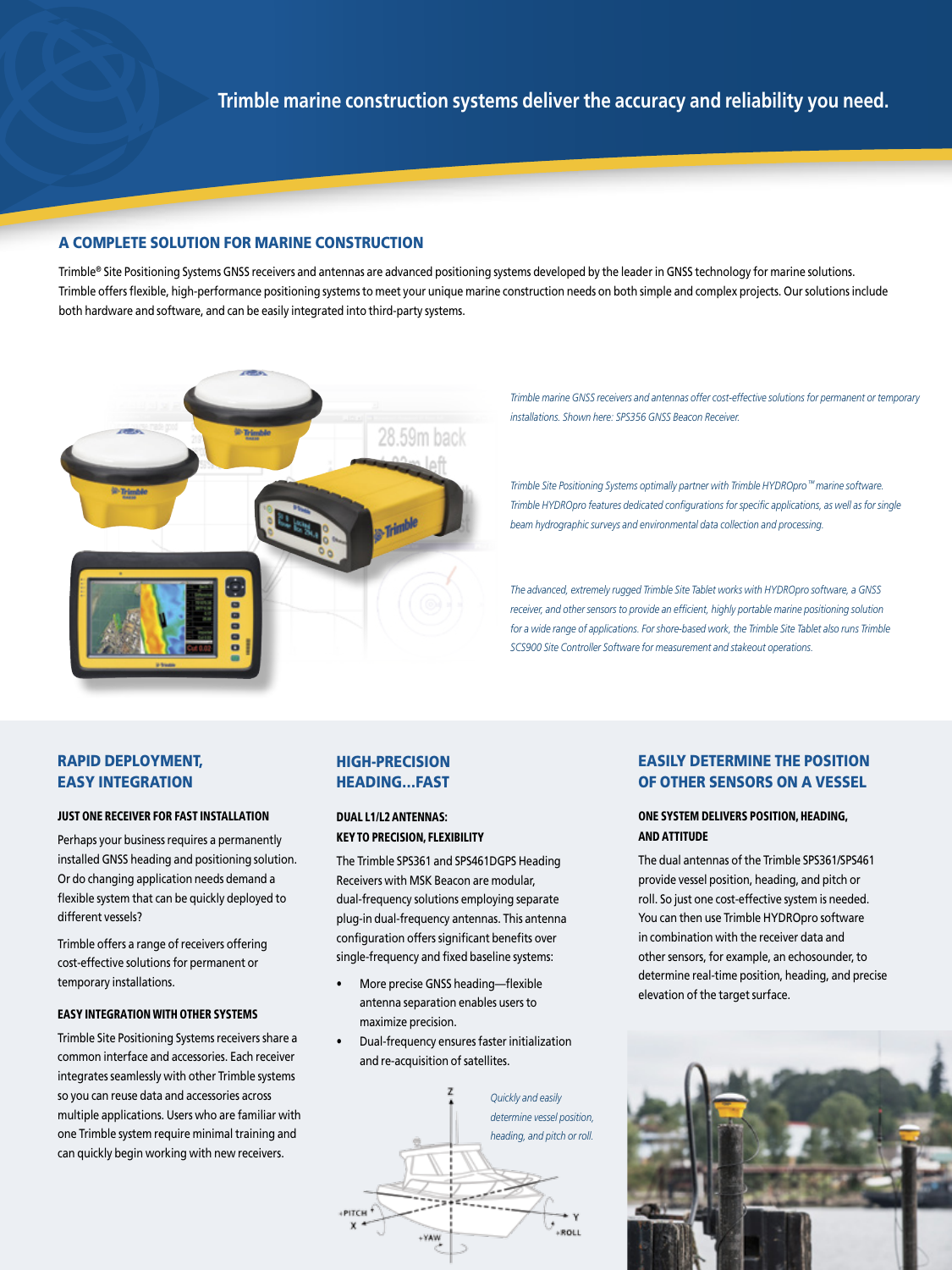# PRECISE GPS FOR TIDE

The Trimble SPS855 GNSS Modular Receiver provides the capability for monitoring tidal and other water level changes in real-time, providing a more precise and cost-effective solution than conventional methods. Tide gauges and associated radio links are no longer essential.

#### MSK BEACON SUPPORT

The MSK Beacon service is a free-to-air correction signal, and MSK transmissions are available in many coastal regions and inland waterways around the world. A receiver such as the SPS356 with internal DGNSS Beacon receiver makes effective use of MSK Beacon service.

# PUT TRIMBLE TECHNOLOGY AND EXPERIENCE TO WORK IN YOUR MARINE APPLICATION

Trimble marine systems meet the demands of a wide range of marine construction and hydrographic survey applications, including:

- Precise placement of marine structures such as breakwaters, bridges, caissons, piles, marina piers and coastal defences
- Dredge vessel positioning
- Positioning and tracking of barges, tugs and other construction vessels
- Offshore-rig-positioning and anchor-handling applications
- Hydrographic surveys for applications such as channel maintenance, dredging progress, environmental surveys, and bed erosion



*Trimble heading receivers provide precise navigation that is vessel-centric. Marine operators receive simple forward/back, port/starboard, and clockwise/anti-clockwise guidance, which allows them to position the vessel quickly and efficiently.*



*Driving piles into a seabed requires great accuracy in a harsh environment. Trimble Site Positioning Systems utilize precision GNSS, heading sensors, and integrated software to get the job done right.*



*The Trimble Site Positioning Systems provide the 3D position of the dredge head and displays it with the channel design. Precise information gives marine operators "eyes under water", to see exactly where material should be dredged.*



*Trimble Site Positioning Systems support a diverse range of hydrographic surveys, including port and harbor maintenance, environmental, cable and pipe maintenance, and buoy mooring.*

# THE POSITION ACCURACY YOU NEED

#### FLEXIBLE, SCALABLE, UPGRADABLE

Trimble GNSS receivers provide a range of accuracy upgrades to meet your project needs. Simply upgrade to the level of precision you require. The portfolio of Site Positioning Systems receivers supports the following correction types:

- Precision GNSS (RTK) base station
- Trimble Internet Base Station Service (IBSS)
- Virtual Reference Station (VRS)
- CenterPoint RTX (for inland waterways and port applications)
- OmniSTAR VBS, XP, or HP (for inland waterways and port applications)
- MSK Beacon (free-to-air)
- DGPS using UHF radio links (RTCM)
- Satellite-based Augmentation Systems such as WAAS, EGNOS, MSAS, and QZSS

Corrections are accessible via internal radio, internal demodulator, external radio, and cellular/Internet connectivity. The Trimble TDL 450 Series Radios provide robust UHF frequency solutions for use as repeaters or for work at longer ranges.